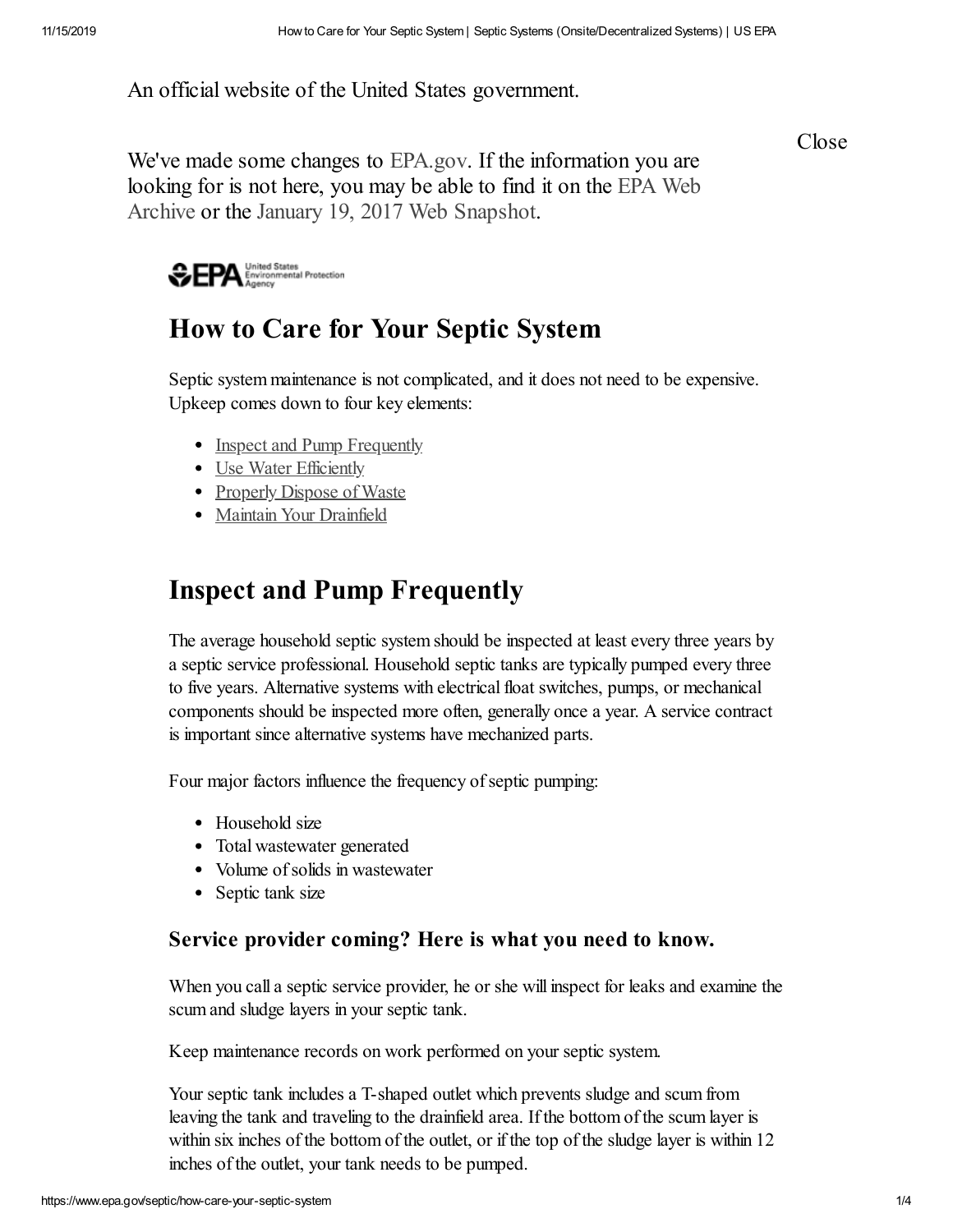To keep track of when to pump out your tank, write down the sludge and scum levels found by the septic professional.

The service provider should note repairs completed and the tank condition in your system's service report. If other repairs are recommended, hire a repair person soon.

The National Onsite Wastewater Recycling Association (NOWRA) has a septic locator that makes it easy to find service professionals in your area.

## <span id="page-1-0"></span>**Use Water Efficiently**

The average indoor water use in a typical single-family home is nearly 70 gallons per individual, per day. Just a single leaky or running toilet can waste as much as 200 gallons of water per day.

All of the water a household sends down its pipes winds up in its septic system. The more water a household conserves, the less water enters the septic system. Efficient water use improves the operation of a septic system and reduces the risk of failure.

[EPA's WaterSense program](https://www.epa.gov/watersense) has many simple ways to save water and water-efficient products.

### **High-efficiency toilets.**

Toilet use accounts for 25 to 30 percent of household water use. Many older homes have toilets with 3.5- to 5-gallon reservoirs, while newer, high-efficiency toilets use 1.6 gallons of water or less per flush. Replacing existing toilets with high-efficiency models is an easy way to reduce the amount of household water entering your septic system.

#### **Faucet aerators and high-efficiency showerheads.**

Faucet aerators, high-efficiency showerheads, and shower flow restrictors help reduce water use and the volume of water entering your septic system.

#### **Washing machines.**

Washing small loads of laundry on your washing machine's large-load cycle wastes water and energy. By selecting the proper load size, you will reduce water waste. If you are unable to select a load size, run only full loads of laundry.

Try to spread washing machine use throughout the week. Doing all household laundry in one day might seem like a time-saver; but it can harm your septic system, not allow your septic tank enough time to treat waste, and could flood your drainfield

Clothes washers that bear the [ENERGY STAR](http://www.energystar.gov/) label use 35 percent less energy and 50 percent less water than standard models. Other Energy Star appliances provide significant energy and water savings.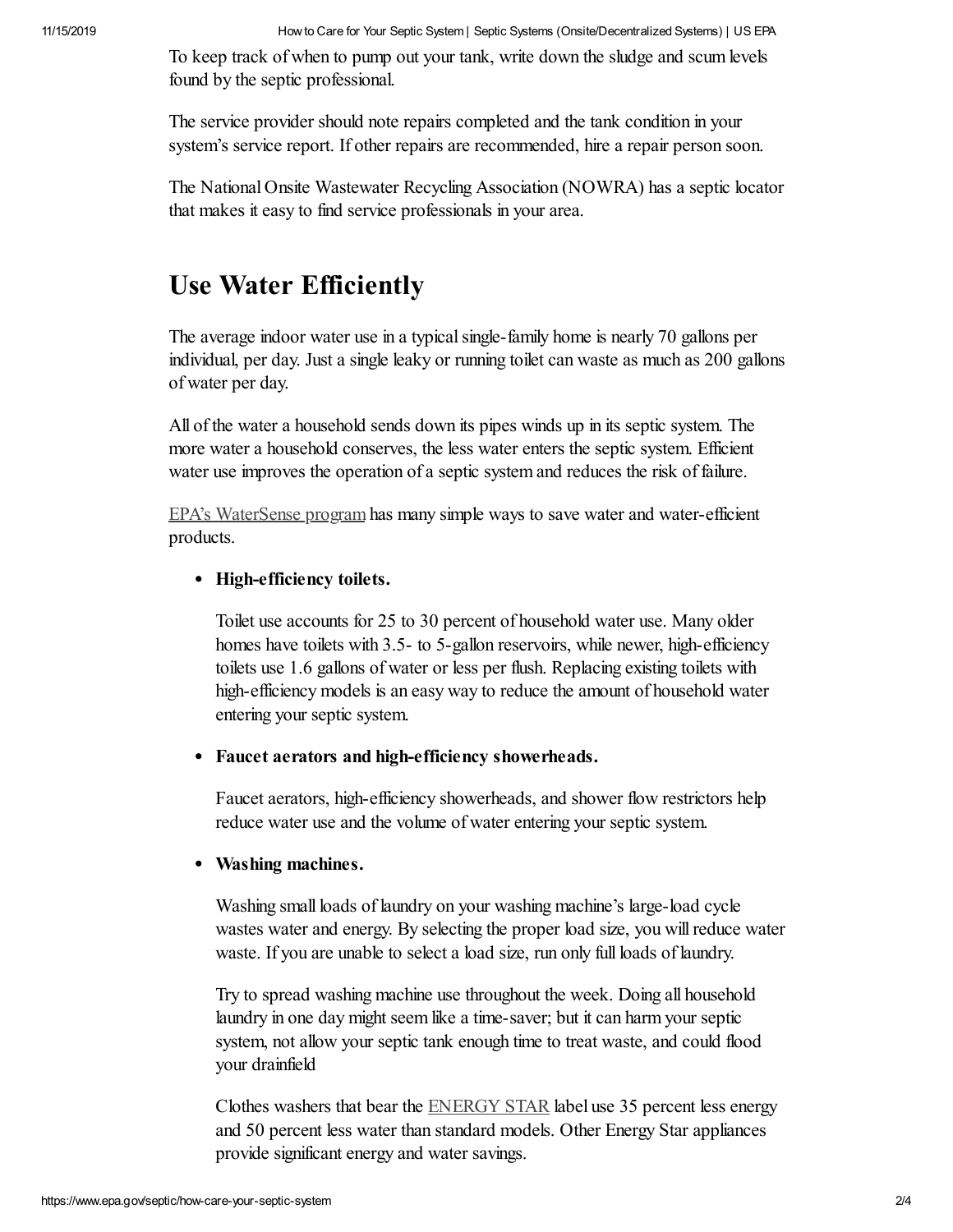## <span id="page-2-0"></span>**Properly Dispose of Waste**

Whether you flush it down the toilet, grind it in the garbage disposal, or pour it down the sink, shower, or bath, everything that goes down your drains ends up in your septic system. What goes down the drain affects how well your septic system works.

### **Toilets aren't trash cans!**

Your septic system is not a trash can. An easy rule of thumb: Do not flush anything besides human waste and toilet paper. Never flush:

- Cooking grease or oil
- Non-flushable wipes, such as baby wipes or other wet wipes
- Photographic solutions
- Feminine hygiene products
- Condoms
- Dental floss
- Diapers
- Cigarette butts
- Coffee grounds
- Cat litter
- Paper towels
- Pharmaceuticals
- Household chemicals like gasoline, oil, pesticides, antifreeze, and paint or paint thinners

## **Think at the sink!**

Your septic system contains a collection of living organisms that digest and treat household waste. Pouring toxins down your drain can kill these organisms and harm your septic system. Whether you are at the kitchen sink, bathtub, or utility sink:

- Avoid chemical drain openers for a clogged drain. Instead, use boiling water or a drain snake.
- Never pour cooking oil or grease down the drain.
- Never pour oil-based paints, solvents, or large volumes of toxic cleaners down the drain. Even latex paint waste should be minimized.
- Eliminate or limit the use of a garbage disposal. This will significantly reduce the amount of fats, grease, and solids that enter your septic tank and ultimately clog its drainfield.

## **Own a recreational vehicle (RV), boat or mobile home?**

If you spend any time in an RV or boat, you probably know about the problem of odors from sewage holding tanks.

• Factsheet on <u>[Safe Wastewater Disposal for RV, Boat and Mobile Home Owners](https://www.epa.gov/septic/safe-wastewater-disposal-rv-boat-and-mobile-home-owners-and-operators)</u> and Operators